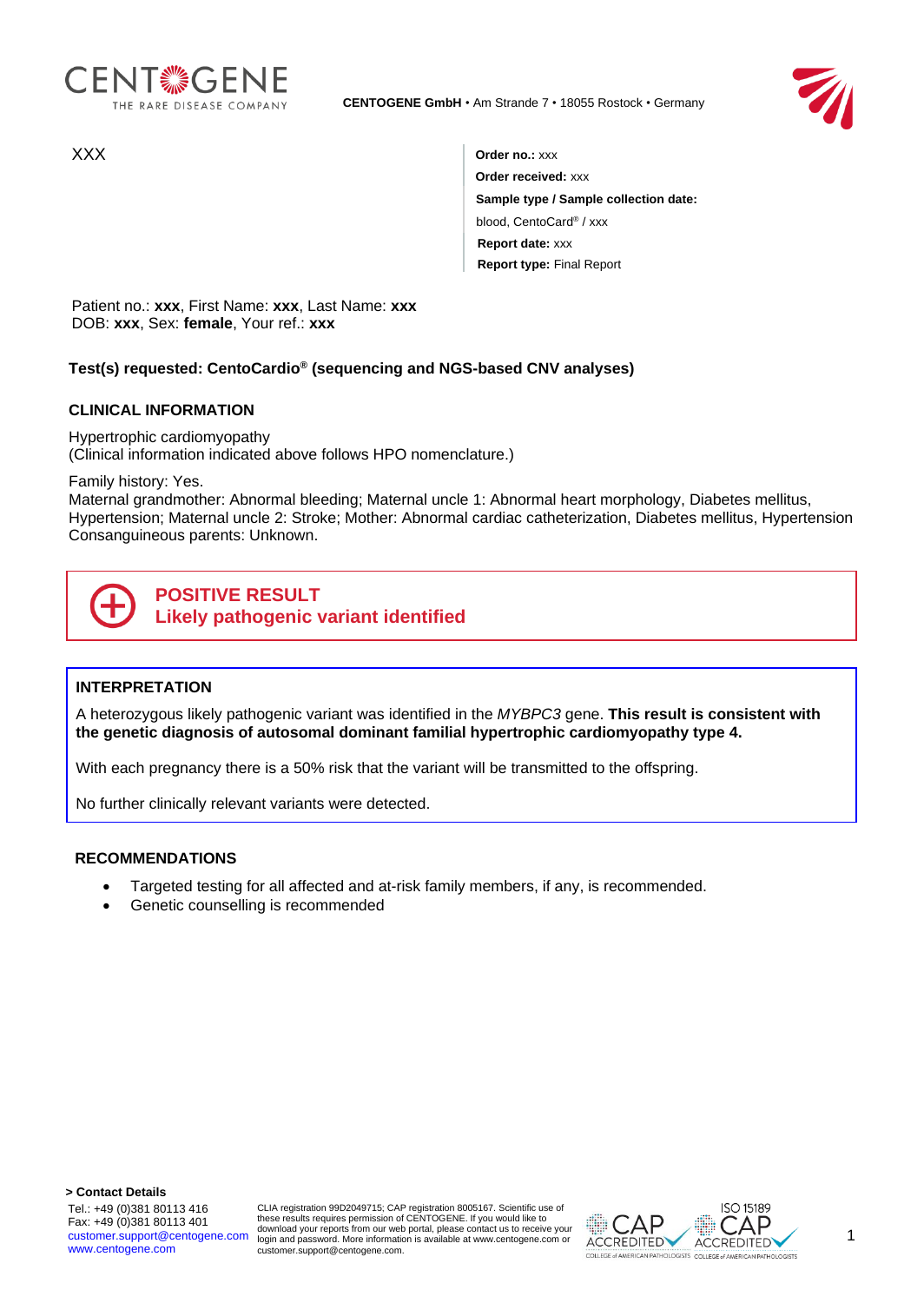



# **MAIN FINDINGS**

| <b>SEQUENCE VARIANTS</b> |                                      |                      |                                |                          |                                                                                                     |                                                                              |                                                  |  |  |
|--------------------------|--------------------------------------|----------------------|--------------------------------|--------------------------|-----------------------------------------------------------------------------------------------------|------------------------------------------------------------------------------|--------------------------------------------------|--|--|
| <b>GENE</b>              | <b>VARIANT</b><br><b>COORDINATES</b> | AMINO ACID<br>CHANGE | <b>SNP IDENTIFIER ZYGOSITY</b> |                          | IN SILICO<br>PARAMETERS*                                                                            | <b>ALLELE</b><br><b>FREQUENCIES**</b>                                        | <b>TYPE AND</b><br>CLASSIFICATION***             |  |  |
| MYBPC3                   | NM 000256.3:c.1224- p.?<br>80G > A   |                      | rs1025692267                   | heterozygous PolyPhen: - | Align-GVGD: N/A<br>SIFT: N/A<br>MutationTaster: N/A<br>Conservation nt: N/A<br>Conservation aa: N/A | qnomAD: 0.000064<br>$ESP: -$<br>1000 G: 0.000064<br>CentoMD <sup>®</sup> : - | Effect unknown<br>Likely Pathogenic<br>(class 2) |  |  |

Variant annotation based on OTFA (using VEP v94). \* AlignGVD: C0: least likely to interfere with function, solicing predictions: Ada and RF scores.<br>\*\* Genome Aggregation Database (gnomAD), Exome Sequencing Project (ESP), 1 recommendations.

# **VARIANT INTERPRETATION**

#### *MYBPC3***, c.1224-80G>A p.?**

The effect of the *MYBPC3* variant c.1224-80G>A is unknown. According to HGMD Professional 2021.3, this variant has previously been described as disease causing for Cardiomyopathy, hypertrophic by Janin et al., 2020 (PMID: 31730716), Lopes et al., 2020 (PMID: 32396390). ClinVar lists this variant (Interpretation: Likely pathogenic; Variation ID: 693982). It is classified as likely pathogenic (class 2) according to the recommendations of CENTOGENE and ACMG (please, see additional information below).

Pathogenic variants in the *MYBPC3* gene are associated with familial hypertrophic cardiomyopathy type 4 (OMIM®: 115197) with an autosomal dominant pattern of inheritance. *MYBPC3* has also been shown to be associated with an autosomal recessive pattern of inheritance, with earlier and more severe presentation of hypertrophic cardiomyopathy phenotypes and represents a semi-dominant condition.

Familial hypertrophic cardiomyopathy type 4 (HCM) is typically defined by the presence of unexplained left ventricular hypertrophy (LVH). The clinical manifestations of HCM range from asymptomatic LVH to progressive heart failure to sudden cardiac death. The disease may show reduced penetrance and variable expressivity, thus varying from individual to individual even within the same family (PMID: 20301725). Mode of Inheritance: Autosomal dominant (OMIM®: 115197).

## **CENTOGENE VARIANT CLASSIFICATION (BASED ON ACMG RECOMMENDATIONS)**

**Class 1** – Pathogenic **Class 4** – Likely benign

**Class 2** – Likely pathogenic **Class 5** – Benign

**Class 3** – Variant of uncertain significance (VUS)

Additionally, other types of clinically relevant variants can be identified (e.g., risk factors, modifiers).

## **METHODS**

Genomic DNA is enzymatically fragmented, and regions of interest are enriched using DNA capture probes. The final indexed libraries are sequenced on an Illumina platform. For the CentoCardio®, the coding regions of the panel genes, 10 bp of flanking intronic sequences, and known pathogenic/likely pathogenic variants within these genes included in the enrichment design (coding and non-coding), are targeted for analysis. The panel gene list can be obtained in the appendix of this report or at [www.centogene.com/ngspanels-medical-reporting](https://www.centogene.com/ngspanels-medical-reporting) as part of our panel portfolio (please contact CENTOGENE customer support if the gene list has been updated after this report was issued). Data analysis, including alignment to the hg19 human reference genome (Genome Reference Consortium GRCh37) as well as the mitochondrial genome, variant calling and annotation is performed using validated in-house software. All identified variants are evaluated with respect to their pathogenicity and disease causality, and are categorized into five classes (pathogenic, likely pathogenic, VUS, likely benign, and benign) along ACMG guidelines for classification of variants. All potentially clinically relevant variants that may explain or contribute to the phenotype are reported. VUSs are not reported in the following cases: the described phenotype(s) is already explained by a detected pathogenic or likely pathogenic variant(s); the detected VUSs are not related to the described phenotype(s); lack of clinical information; for oncogenetic panels. CENTOGENE has established stringent quality criteria and validation processes for variants detected by NGS. Variants with low sequencing quality and/or unclear zygosity are confirmed by orthogonal methods. Consequently, a specificity of > 99.9% for all reported variants is warranted. Mitochondrial variants are reported for heteroplasmy levels of 15% or higher. The copy number variation (CNV) detection software has a sensitivity of more than 95% for all homozygous/hemizygous and mitochondrial deletions, as well as heterozygous deletions/duplications and homozygous/hemizygous duplications spanning at least three consecutive exons.

**> Contact Details**

Tel.: +49 (0)381 80113 416 Fax: +49 (0)381 80113 401 customer.support@centogene.com www.centogene.com

CLIA registration 99D2049715; CAP registration 8005167. Scientific use of<br>these results requires permission of CENTOGENE. If you would like to<br>download your reports from our web portal, please contact us to receive your login and password. More information is available at www.centogene.com or customer.support@centogene.com.



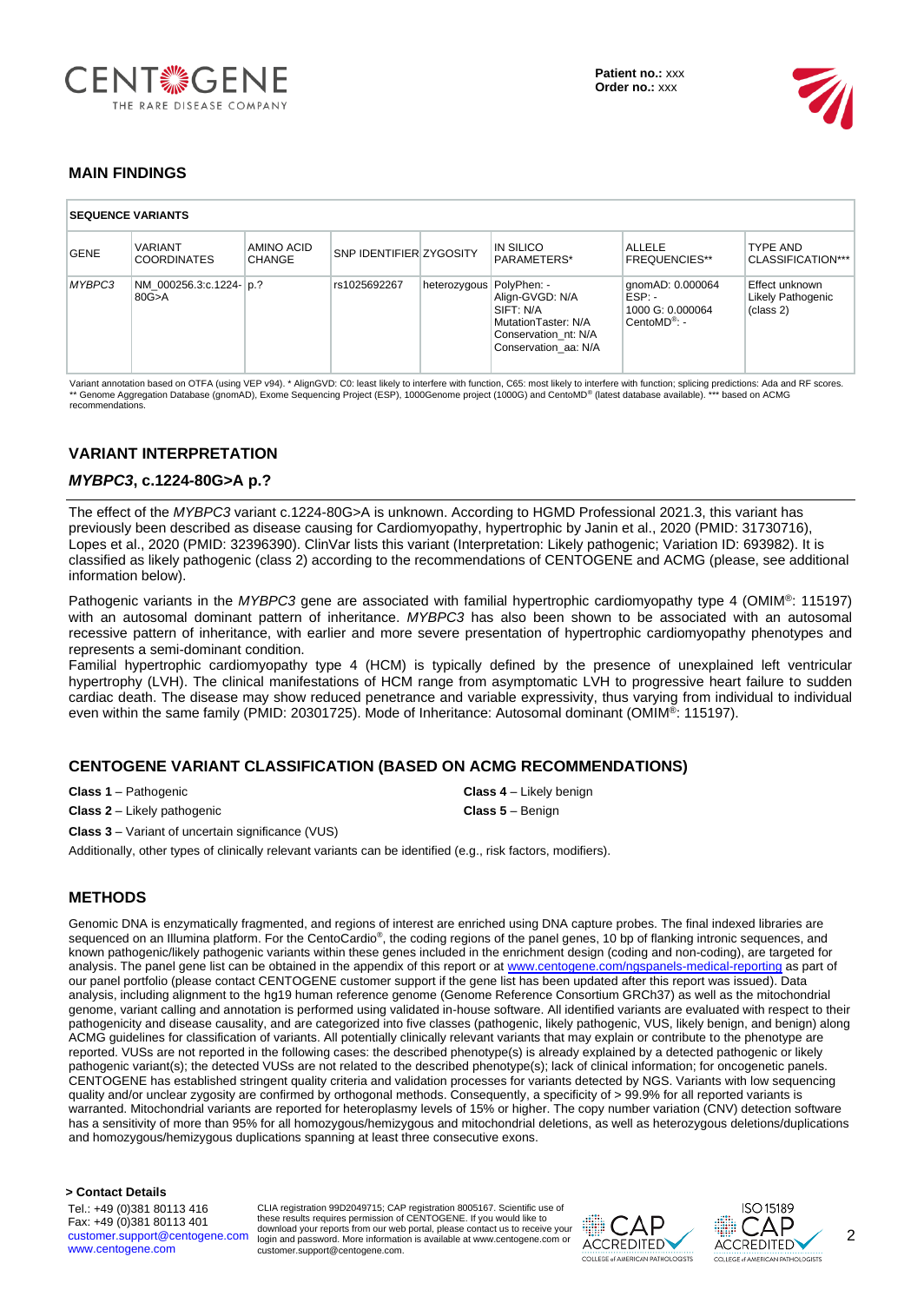



## **ANALYSIS STATISTICS**

#### **CentoCardio®**

| Targeted nucleotides covered | $\geq$ 20x | 98.67% |
|------------------------------|------------|--------|
|                              |            |        |

#### **LIMITATIONS**

The genetic results are interpreted in the context of the provided clinical findings, family history, and other laboratory data. Misinterpretation of results may occur if the provided genetic data or patient information is inaccurate and/or incomplete. If the obtained genetic results are not compatible with the clinical findings, additional testing should be considered.

More complex genetic events such as inversions, translocations, and repeat expansions, are not analyzed in this test. In addition, due to technology limitations, certain regions may be poorly covered, or not covered at all. In these regions and others encompassing repetitive, highhomology (such as pseudogene homology), and GC-rich sequences, relevant variants can be missed. Extremely low-coverage calls (homo/hemizygous or heterozygous calls with less than three or four reads, respectively) are expected to be artifacts based on our extensive validations and are consequently not considered during the analysis. Heterozygous CNVs spanning less than three exons cannot reliably be detected, are therefore excluded from routine analysis, and will only be inspected and reported upon medical or technical indication. The CNV detection sensitivity is decreased for repetitive and homologous regions, such as pseudogenes. Mitochondrial variants with heteroplasmy levels below 15% may not be detected. It is expected that lower quality samples (prenatal, product of conception, blood from patients with hematologic disorders, and highly degraded DNA) may generate lower quality NGS data; in these cases, CNV analysis and/or mitochondrial genome analysis may not be possible to perform. Potential aberrant splicing is assessed with splice prediction tools. Intronic variants that are beyond 10 nucleotides from exon-intron boundaries are not considered for aberrant splicing analysis, with the exception of known pathogenic splicing variants evidenced by external sources.

### **ADDITIONAL INFORMATION**

This test was developed, and its performance was validated, by CENTOGENE. The US Food and Drug Administration (FDA) has determined that clearance or approval of this method is not necessary and thus neither have been obtained. This test has been developed for clinical purposes. All test results are reviewed, interpreted and reported by our scientific and medical experts.

To exclude mistaken identity in your clinic, several guidelines recommend testing a second sample that is independently obtained from the proband. Please note that any further analysis will result in additional costs.

The classification of variants can change over the time. Please feel free to contact CENTOGENE (customer.support@centogene.com) in the future to determine if there have been any changes in classification of any reported variants.

#### **DISCLAIMER**

Any preparation and processing of a sample from patient material provided to CENTOGENE by a physician, clinical institute, or a laboratory (by a "Partner") and the requested genetic and/or biochemical testing itself is based on the highest and most current scientific and analytical standards. However, in very few cases genetic or biochemical tests may not show the correct result, e.g., because of the quality of the material provided by a Partner to CENTOGENE or in cases where any test provided by CENTOGENE fails for unforeseeable or unknown reasons that cannot be influenced by CENTOGENE in advance. In such cases, CENTOGENE shall not be responsible and/or liable for the incomplete, potentially misleading or even wrong result of any testing if such issue could not be recognized by CENTOGENE in advance.

## **COPYRIGHT NOTICE**

This document contains information from the Online Mendelian Inheritance in Man® (OMIM® ) database, which has been obtained under a license from the Johns Hopkins University. This document does not represent the entire, unmodified OMIM® database, which is available in its entirety at <u>http://omim.org/downloads</u>. Regarding OMIM® information: Copyright ® 1996 – 2017, John Hopkins University, all rights reserved.

Chief Genomic Officer Human Geneticist

Human Geneticist Clinical Scientist

**> Contact Details**

Tel.: +49 (0)381 80113 416 Fax: +49 (0)381 80113 401 customer.support@centogene.com www.centogene.com

CLIA registration 99D2049715; CAP registration 8005167. Scientific use of<br>these results requires permission of CENTOGENE. If you would like to<br>download your reports from our web portal, please contact us to receive your login and password. More information is available at www.centogene.com or customer.support@centogene.com.





3